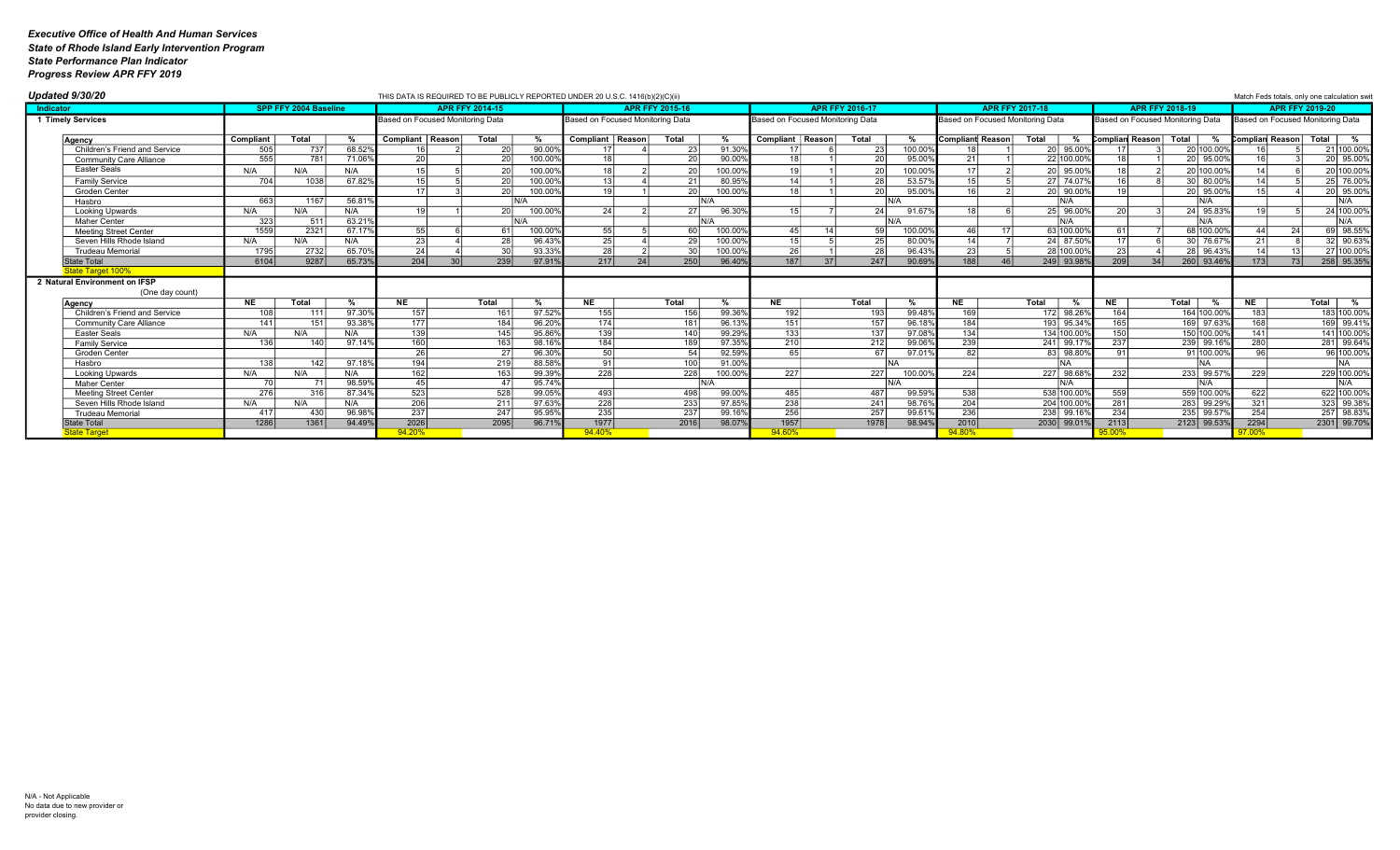|                   | Updated 9/30/20                                                                                                                                                                                                                                                                 |                 |                       |               |                  | THIS DATA IS REQUIRED TO BE PUBLICLY REPORTED UNDER 20 U.S.C. 1416(b)(2)(C)(ii) |        |                 |                        |                    |                  |                        |            |                       |                        |                  |                 |                 | Match Feds totals, only one calculation swit |
|-------------------|---------------------------------------------------------------------------------------------------------------------------------------------------------------------------------------------------------------------------------------------------------------------------------|-----------------|-----------------------|---------------|------------------|---------------------------------------------------------------------------------|--------|-----------------|------------------------|--------------------|------------------|------------------------|------------|-----------------------|------------------------|------------------|-----------------|-----------------|----------------------------------------------|
| Indicator         |                                                                                                                                                                                                                                                                                 |                 | SPP FFY 2004 Baseline |               |                  | <b>APR FFY 2014-15</b>                                                          |        |                 | <b>APR FFY 2015-16</b> |                    |                  | <b>APR FFY 2016-17</b> |            |                       | <b>APR FFY 2017-18</b> |                  | APR FFY 2018-19 |                 | <b>APR FFY 2019-20</b>                       |
|                   | 3 Child Outcomes<br>The percentage of infants and toddlers who entered or exited<br>early intervention below age expectations in each Outcome.<br>The percent who substantially increased their rate of growth by<br>the time they turned 3 years of age or exited the program. |                 |                       |               |                  |                                                                                 |        |                 |                        |                    |                  |                        |            |                       |                        |                  |                 |                 |                                              |
|                   |                                                                                                                                                                                                                                                                                 |                 |                       |               |                  |                                                                                 |        |                 |                        |                    |                  |                        |            |                       |                        |                  |                 |                 |                                              |
|                   | Outcomes 1 - Positive social-emotional skills                                                                                                                                                                                                                                   |                 |                       |               |                  |                                                                                 |        |                 |                        |                    |                  |                        |            |                       |                        |                  |                 |                 |                                              |
| APR A1            | Agency                                                                                                                                                                                                                                                                          |                 | Total                 | $\frac{9}{6}$ |                  | Total                                                                           | %      |                 | Total                  | %                  |                  | Total                  | %          |                       | Total<br>%             |                  | Total<br>%      |                 | Total  <br>%                                 |
|                   | Children's Friend and Service                                                                                                                                                                                                                                                   |                 |                       | 50.00%        | 58               |                                                                                 | 73.42% | 52              | 84                     | 61.909             | 63               | 108                    | 58.33%     |                       | 91 53.85%              | 53 <sup>1</sup>  | 100 53,00%      | 40 <sup>1</sup> | 91 43.969                                    |
|                   | <b>Community Care Alliance</b>                                                                                                                                                                                                                                                  | 39              |                       | 49.37%        | -71 I            | 113                                                                             | 62.83% | 75              | 100                    | 75.00 <sup>°</sup> | -571             |                        | 64.04%     | 37                    | 72 51.399              |                  | 94 43.62%       | 34              | 84 40.489                                    |
|                   | <b>Easter Seals</b>                                                                                                                                                                                                                                                             | 10              | 36                    | 52.78%        | 58               | 81                                                                              | 71.60% | 53              | 79                     | 67.099             | 33               | 63                     | 52.38%     | 28                    | 77 36.369              | 41               | 87 47.13%       | $\Delta \Omega$ | 75 53.339                                    |
|                   | <b>Family Service</b>                                                                                                                                                                                                                                                           | 61              | $\mathsf{R}^{\prime}$ | 75.319        | 46               |                                                                                 | 63.01% | 46              | 7 <sub>1</sub>         | 62.169             | 37               | -62                    | 59.68%     | $\Delta$ <sub>R</sub> | 108 44.449             | 51               | 100 51.00%      | 50              | 105 47.629                                   |
|                   | Groden Center                                                                                                                                                                                                                                                                   |                 |                       |               | 10 <sup>1</sup>  |                                                                                 | 90.91% | 18 <sup>1</sup> | 25                     | 72.00              | 16 <sup>1</sup>  | 28                     | 57.14%     |                       | 35 51.43%              | <b>26</b>        | 56 46.43%       | 22              | 45 48.899                                    |
|                   | Hasbro                                                                                                                                                                                                                                                                          | 42              | 85                    | 49.41%        | -31 l            | 87                                                                              | 35.63% |                 |                        | IN/A               |                  |                        | N/A        |                       | N/A                    |                  | N/A             |                 | IN/A                                         |
|                   | Looking Upwards                                                                                                                                                                                                                                                                 |                 | 28                    | 64.29%        | 79 I             | 102                                                                             | 77.45% | 74              | 109 <sup>1</sup>       | 67.89              | -991             | 145                    | 68.28%     |                       | 137 67.15%             | 831              | 134 61.94%      |                 | 142 54.93%                                   |
|                   | Maher Center                                                                                                                                                                                                                                                                    | 15              | 22                    | 68.18%        | 13 <sup>1</sup>  | 24                                                                              | 54.17% |                 |                        | N/A                |                  |                        | N/A        |                       | IN/A                   |                  | N/A             |                 | IN/A                                         |
|                   | <b>Meeting Street Center</b>                                                                                                                                                                                                                                                    | 68 l            | 139                   | 48.92%        | 180 <sup>1</sup> | 257                                                                             | 70.04% | 154             | 235                    | 65.539             | 89               | 171                    | 52.05%     | 107                   | 235 45.53%             | 124              | 291 42.61%      | 179             | 358 50.009                                   |
|                   | Seven Hills Rhode Island                                                                                                                                                                                                                                                        | 50              | 74                    | 79.73%        | 61               | 91                                                                              | 67.03% | 75              | 116                    | 64.66 <sup>°</sup> | 56               | 104                    | 53.85%     | 68                    | 126 53.97%             | 80               | 150 53.33%      | 60              | 128 46.889                                   |
|                   | <b>Trudeau Memorial</b>                                                                                                                                                                                                                                                         | 119 l           | 183                   | 65.03%        | 102 <sub>1</sub> | 169                                                                             | 60.36% | 97              | 136 l                  | 71.329             | 72 I             | 140                    | 51.43%     | 75                    | 147 51.02%             | 87 I             | 155 56.13%      | 79 I            | 139 56.839                                   |
|                   | <b>State Total</b>                                                                                                                                                                                                                                                              | 442             | 731                   | 60.47%        | 709              | 1087                                                                            | 65.23% | 644             | 958                    | 67.22%             | 522              | 910                    | 57.36%     | 522                   | 1028 50.78%            | 586              | 1167 50.21%     | 582             | 1167 49.879                                  |
|                   | <b>State Target</b>                                                                                                                                                                                                                                                             |                 |                       |               | 68.00%           |                                                                                 |        | 68.20%          |                        |                    | 68.80%           |                        |            | 70.00%                |                        | 71.00%           |                 | 52.00%          |                                              |
|                   |                                                                                                                                                                                                                                                                                 |                 |                       |               |                  |                                                                                 |        |                 |                        |                    |                  |                        |            |                       |                        |                  |                 |                 |                                              |
|                   | Outcomes 2 - Acquisition and use of knowledge and skills                                                                                                                                                                                                                        |                 |                       |               |                  |                                                                                 |        |                 |                        |                    |                  |                        |            |                       |                        |                  |                 |                 |                                              |
| APR <sub>B1</sub> | Agency                                                                                                                                                                                                                                                                          |                 | Total                 | %             |                  | Total                                                                           | %      |                 | Total                  | %                  |                  | Total                  | %          | $\overline{2}$        | Total<br>%             | $\overline{2}$   | Total<br>%      | $\overline{2}$  | Total  <br>%                                 |
|                   | Children's Friend and Service                                                                                                                                                                                                                                                   |                 |                       | 100.00%       | 65               | 88                                                                              | 73.86% | 63              | 89                     | 70.799             | 73               | 121                    | 60.33%     | 65 I                  | 102 63.73%             | 72               | 113 63.72%      | -58             | 105 55.249                                   |
|                   | <b>Community Care Alliance</b>                                                                                                                                                                                                                                                  | 61              | QF                    | 63.54%        | 87               | 120                                                                             | 72.50% | 85              | 112                    | 75.89              | 61 I             | 97                     | 62.89%     | 48                    | 83 57.83%              | 50 l             | 106 47.17%      | 38              | 89 42.709                                    |
|                   | Easter Seals                                                                                                                                                                                                                                                                    | 2 <sup>1</sup>  |                       | 53.85%        | 68 I             |                                                                                 | 73.12% | 67              | ۹N                     | 74.44 <sup>°</sup> | 46               | 74                     | 62.16%     |                       | 83 37.35%              | 43               | 90 47.78%       | 42              | 82 51.229                                    |
|                   | Family Service                                                                                                                                                                                                                                                                  | 65 l            | 87                    | 74.71%        | 47               | 72                                                                              | 65.28% | 66              | 91                     | 72.53              | 59               | 90                     | 65.56%     | 68                    | 125 54.409             | 76 I             | 128 59.389      | 61              | 113 53.989                                   |
|                   | Groden Center                                                                                                                                                                                                                                                                   |                 |                       |               | 10 <sup>1</sup>  |                                                                                 | 83.33% | 17 <sup>1</sup> | 27                     | 62.969             | 24               | 37                     | 64.869     | 24                    | 41 58.549              | 371              | 65 56.92%       | 23              | 44 52.279                                    |
|                   | Hasbro                                                                                                                                                                                                                                                                          | 64              | 100                   | 64.00%        | 63 I             | 106                                                                             | 59.43% |                 |                        | IN/A               |                  |                        | NI/A       |                       | N/A                    |                  | N/A             |                 | N/A                                          |
|                   | Looking Upwards                                                                                                                                                                                                                                                                 | 25 <sup>1</sup> | 31                    | 80.65%        | 94               | 111                                                                             | 84.68% | 95              | 122                    | 77.87 <sup>°</sup> | 103 <sup>1</sup> | 149                    | 69.13%     | 101                   | 149 67.799             | 90 <sup>1</sup>  | 143 62.94%      | 89              | 148 60.149                                   |
|                   | <b>Maher Center</b>                                                                                                                                                                                                                                                             | 20 <sup>1</sup> | 23                    | 86.96%        | 25               | 30 <sup>1</sup>                                                                 | 83.33% |                 |                        | N/A                |                  |                        | $N/\Delta$ |                       | N/A                    |                  | N/A             |                 | IN/A                                         |
|                   | <b>Meeting Street Center</b>                                                                                                                                                                                                                                                    | 110             | 179                   | 61.45%        | 228              | 296                                                                             | 77.03% | 236             | 296                    | 79.739             | 162              | 251                    | 64.54%     | 156                   | 292 53.42%             | 173 <sup>1</sup> | 342 50.58%      | 238             | 407 58.489                                   |
|                   | Seven Hills Rhode Island                                                                                                                                                                                                                                                        | 74              | 93                    | 79.57%        | 78               | 102                                                                             | 76.47% | 102             | 152                    | 67.119             | 96               | 137                    | 70.07%     |                       | 159 61.649             | 117              | 192 60.94%      | 105             | 181 58.019                                   |
|                   | <b>Trudeau Memorial</b>                                                                                                                                                                                                                                                         | 128             | 184                   | 69.57%        | 115              | 174                                                                             | 66.09% | 94              | 134                    | 70.159             | 101              | 155                    | 65.16%     | <b>QR</b>             | 170 57.659             | 93               | 162 57.41%      | 78              | 148 52.709                                   |
|                   | <b>State Total</b>                                                                                                                                                                                                                                                              | 571             | 835                   | 68.38%        | 880              | 1204                                                                            | 73.09% | 825             | 1113                   | 74.129             | 725              | 1111                   | 65.26%     | 689                   | 1204 57.23%            | 751              | 1341 56.00%     | 732             | 1317 55.589                                  |
|                   | <b>State Target</b>                                                                                                                                                                                                                                                             |                 |                       |               | 74 20%           |                                                                                 |        | 74 60%          |                        |                    | <b>74 80%</b>    |                        |            | 75 00%                |                        | 5 20%            |                 | <b>57 00%</b>   |                                              |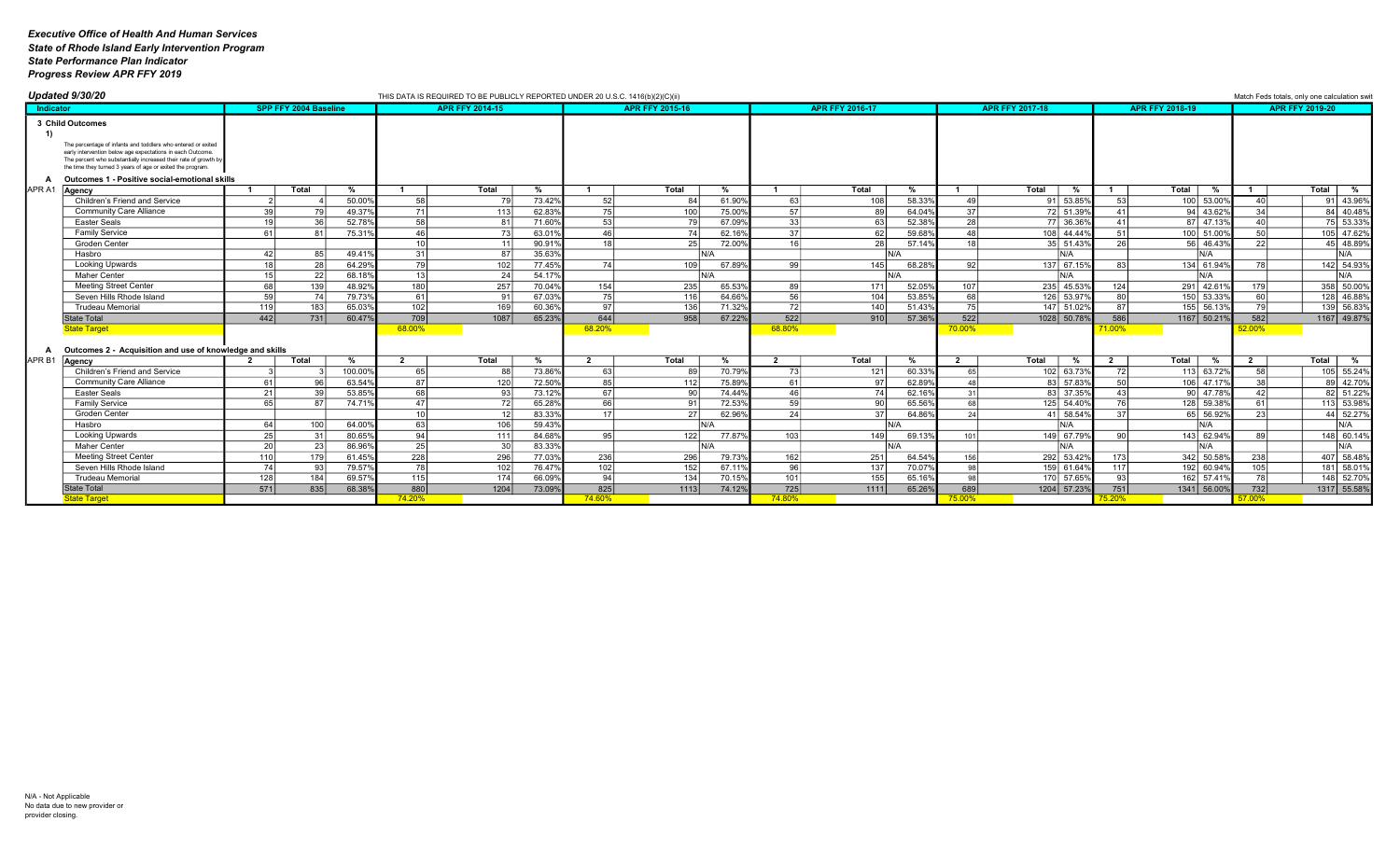| <b>APR FFY 2014-15</b><br><b>APR FFY 2015-16</b><br><b>APR FFY 2016-17</b><br><b>SPP FFY 2004 Baseline</b><br><b>APR FFY 2017-18</b><br><b>APR FFY 2018-19</b><br><b>APR FFY 2019-20</b><br>Indicator<br>Outcomes 3 - Taking action to meet needs<br>Agency<br>Total<br>Total<br>Total<br>$\%$<br>Total<br>Total<br>Total<br>Total<br>$\mathbf{3}$<br>%<br>$\frac{9}{6}$<br>%<br>80<br>72.50%<br>60<br>68.97<br>71.079<br>99 64.659<br>Children's Friend and Service<br>100.00%<br>58<br>86<br>121<br>75<br>111 67.57%<br>104 61.549<br>87<br>64<br>64<br>90 55.569<br><b>Community Care Alliance</b><br>87<br>73.119<br>84<br>109<br>77.069<br>70 l<br>70.71%<br>80 63.75<br>621<br>106 58.49%<br>61.54%<br>119<br>72<br>52<br>56<br>60.00%<br>71 I<br>77.17%<br>77.429<br>65.82%<br>89 50.569<br>59 <sup>1</sup><br>95 62.11%<br>90 62.229<br>39 <sup>1</sup><br>65<br>93<br>45<br><b>Easter Seals</b><br>92<br>79<br>114 57.899<br>72.629<br>55<br>122 62.30%<br>136 63.97%<br><b>Family Service</b><br>73.47%<br>64.56%<br>61<br><b>76</b><br>66<br><b>721</b><br>51<br>61.119<br>87 I<br>84<br>. QN<br><b>20</b><br>29<br>68.979<br>20 <sup>1</sup><br>42 50.009<br>66 66.67%<br>48 54.17<br>12 <sup>1</sup><br>92.31%<br>62.50%<br>21<br>Groden Center<br>-32<br>$\Lambda$<br>63.27%<br>67 I<br>62.04%<br>IN/A<br>Hasbro<br>62<br>98<br>108<br>N/A<br>N/A<br>IN/A<br>N/A<br>85.59%<br>120 <sup>1</sup><br>146 67.81%<br>23 <sup>1</sup><br>25<br>92.00%<br>95<br>103<br>85.839<br>106<br>149<br>152 73.039<br>99<br>98<br>152 64.479<br><b>111</b><br>71.14%<br>111<br><b>Looking Upwards</b><br><b>Maher Center</b><br>23<br>N/A<br>24<br>75.00%<br>71.88%<br>N/A<br>J/Δ<br>N/A<br>247<br>310<br>283<br>157<br>246<br>279 59.149<br>186<br>335 55.52%<br>266<br>Meeting Street Center<br>108<br>180<br>60.00%<br>79.68%<br>241<br>85.169<br>63.82%<br>165<br>416 63.949<br>79 I<br>104<br>75.96%<br>116<br>150 <sup>1</sup><br>77.339<br>100 <sup>1</sup><br>132<br>75.76%<br>147 68.719<br>94<br>155 60.659<br>Seven Hills Rhode Island<br>76<br>83.52%<br>101<br>113<br>175 64.57%<br>91<br>265<br>71.26%<br>105<br>120 <sup>1</sup><br>170 70.59%<br>153 66.019<br>192<br>72.45%<br>124<br>174<br>113<br>74.839<br>68.63%<br>170 67.65%<br>101<br>151<br>153<br><b>Trudeau Memorial</b><br>115<br><b>State Total</b><br>657<br>870<br>751<br>845<br>821<br>950<br>69.16%<br>914<br>74.80%<br>68.219<br>1180 63.479<br>1340 63.06%<br>1322 62.109<br>1222<br>1106<br>78.669<br>1101<br>749<br>71.00%<br>71.50%<br>70.50%<br>64.00%<br>72.00%<br>$73.00\%$<br><b>State Target</b><br>The percent of infants and toddlers who were functioning within<br>age expectations in each Outcome by the time they turned 3<br>years of age or exited the program.<br>Outcomes 1 - Positive social-emotional skills<br>Total<br>Total<br>Total<br>Total<br>Total<br>Total<br>Total<br>%<br>$\frac{9}{6}$<br>%<br>%<br>Agency<br>$\frac{9}{6}$<br>57.73%<br>52.589<br>58<br>105 43.819<br>116 39.66%<br>40.00%<br>56<br>97<br>51<br>97<br>127<br>45.67%<br>46<br>40<br>111 36.049<br>Children's Friend and Service<br>46<br>50<br>102<br>54 l<br>124<br>43.55%<br>48<br>47.06%<br>$90$ 50.00<br>109 37.61%<br>$91$ 26.37<br>103<br>51.46%<br>112<br>44.649<br>45<br>24<br>41<br><b>Community Care Alliance</b><br>100 59.009<br>56<br>68.93%<br>102<br>103<br>66<br>97 42.279<br>113 55.75%<br>74.44 <sup>°</sup><br>64.71<br>61.54%<br>91<br>63<br>Easter Seals<br>67<br>54<br>71.22%<br>105<br>148 54.73<br>123 45.539<br>53.93%<br>67<br>63.81<br>55.67<br>136 41.919<br>139<br>99<br>48 I<br>Family Service<br>49 36.739<br>56.67<br>25<br>50 56.009<br>86.679<br>30<br>59.52<br>28<br>72 48.619<br>Groden Center<br>13 <sup>1</sup><br>17 <sup>1</sup><br>35 I<br>$\Delta$<br>57.86%<br>-37 l<br>102<br>36.27%<br>N/A<br>N/A<br>Hasbro<br>81<br>140<br>NI/A<br>IN/A<br>55.56%<br>58<br>51.33%<br>151 42.38%<br>156 45.519<br>126<br>46.83<br>47.50%<br>156 51.92%<br>201<br>113<br>59 <sub>1</sub><br>76 I<br>160<br>64  <br>Looking Upwards<br>57.58%<br>61.76%<br>19 <sup>1</sup><br>N/A<br>N/A<br>Maher Center<br>IN/A<br>21<br>N/A<br>208<br>61.72%<br>59.88<br>436 44.049<br>52.53%<br>197<br>329<br>187<br>61.92%<br>339 52.809<br>370 43.51%<br>217<br>337<br>302<br>114<br>161<br>192<br>Meeting Street Center<br>179<br>58.00%<br>59.29%<br>170 58.249<br>107<br>210 50.95%<br>200 59.00<br>69.42%<br>67 I<br>112<br>173<br>64.74 <sup>°</sup><br>87<br>150<br>118<br>84<br>121<br>Seven Hills Rhode Island<br>113<br>99<br>47.09%<br>82<br>50.00%<br>261<br>346<br>89<br>88<br>56.419<br>178 53.939<br>174 52.30%<br>84<br>160 52.509<br>75.43%<br>189<br>156<br>164<br>96<br>91<br><b>Trudeau Memorial</b><br>802<br>720<br>707<br>662<br>54.75%<br>1230<br>673<br>1235<br>54.49%<br>672<br>689<br>1463 47.10%<br>1426 46.429<br>1231<br>65.15%<br>1315<br>57.489<br>1321 50.879<br><b>State Total</b><br>57.20%<br>57.40%<br>57.60%<br>State Target (National 62%)<br>57.80%<br>48.00% |                   | Updated 9/30/20 |  |  | THIS DATA IS REQUIRED TO BE PUBLICLY REPORTED UNDER 20 U.S.C. 1416(b)(2)(C)(ii) |  |  |  |  |  | Match Feds totals, only one calculation swi |   |
|-------------------------------------------------------------------------------------------------------------------------------------------------------------------------------------------------------------------------------------------------------------------------------------------------------------------------------------------------------------------------------------------------------------------------------------------------------------------------------------------------------------------------------------------------------------------------------------------------------------------------------------------------------------------------------------------------------------------------------------------------------------------------------------------------------------------------------------------------------------------------------------------------------------------------------------------------------------------------------------------------------------------------------------------------------------------------------------------------------------------------------------------------------------------------------------------------------------------------------------------------------------------------------------------------------------------------------------------------------------------------------------------------------------------------------------------------------------------------------------------------------------------------------------------------------------------------------------------------------------------------------------------------------------------------------------------------------------------------------------------------------------------------------------------------------------------------------------------------------------------------------------------------------------------------------------------------------------------------------------------------------------------------------------------------------------------------------------------------------------------------------------------------------------------------------------------------------------------------------------------------------------------------------------------------------------------------------------------------------------------------------------------------------------------------------------------------------------------------------------------------------------------------------------------------------------------------------------------------------------------------------------------------------------------------------------------------------------------------------------------------------------------------------------------------------------------------------------------------------------------------------------------------------------------------------------------------------------------------------------------------------------------------------------------------------------------------------------------------------------------------------------------------------------------------------------------------------------------------------------------------------------------------------------------------------------------------------------------------------------------------------------------------------------------------------------------------------------------------------------------------------------------------------------------------------------------------------------------------------------------------------------------------------------------------------------------------------------------------------------------------------------------------------------------------------------------------------------------------------------------------------------------------------------------------------------------------------------------------------------------------------------------------------------------------------------------------------------------------------------------------------------------------------------------------------------------------------------------------------------------------------------------------------------------------------------------------------------------------------------------------------------------------------------------------------------------------------------------------------------------------------------------------------------------------------------------------------------------------------------------------------------------------------------------------------------------------------------------------------------------------------------------------------------------------------------------------------------------------------------------------------------------------------------------------------------------------------------------------------------------------------|-------------------|-----------------|--|--|---------------------------------------------------------------------------------|--|--|--|--|--|---------------------------------------------|---|
|                                                                                                                                                                                                                                                                                                                                                                                                                                                                                                                                                                                                                                                                                                                                                                                                                                                                                                                                                                                                                                                                                                                                                                                                                                                                                                                                                                                                                                                                                                                                                                                                                                                                                                                                                                                                                                                                                                                                                                                                                                                                                                                                                                                                                                                                                                                                                                                                                                                                                                                                                                                                                                                                                                                                                                                                                                                                                                                                                                                                                                                                                                                                                                                                                                                                                                                                                                                                                                                                                                                                                                                                                                                                                                                                                                                                                                                                                                                                                                                                                                                                                                                                                                                                                                                                                                                                                                                                                                                                                                                                                                                                                                                                                                                                                                                                                                                                                                                                                                                                       |                   |                 |  |  |                                                                                 |  |  |  |  |  |                                             |   |
|                                                                                                                                                                                                                                                                                                                                                                                                                                                                                                                                                                                                                                                                                                                                                                                                                                                                                                                                                                                                                                                                                                                                                                                                                                                                                                                                                                                                                                                                                                                                                                                                                                                                                                                                                                                                                                                                                                                                                                                                                                                                                                                                                                                                                                                                                                                                                                                                                                                                                                                                                                                                                                                                                                                                                                                                                                                                                                                                                                                                                                                                                                                                                                                                                                                                                                                                                                                                                                                                                                                                                                                                                                                                                                                                                                                                                                                                                                                                                                                                                                                                                                                                                                                                                                                                                                                                                                                                                                                                                                                                                                                                                                                                                                                                                                                                                                                                                                                                                                                                       |                   |                 |  |  |                                                                                 |  |  |  |  |  |                                             |   |
|                                                                                                                                                                                                                                                                                                                                                                                                                                                                                                                                                                                                                                                                                                                                                                                                                                                                                                                                                                                                                                                                                                                                                                                                                                                                                                                                                                                                                                                                                                                                                                                                                                                                                                                                                                                                                                                                                                                                                                                                                                                                                                                                                                                                                                                                                                                                                                                                                                                                                                                                                                                                                                                                                                                                                                                                                                                                                                                                                                                                                                                                                                                                                                                                                                                                                                                                                                                                                                                                                                                                                                                                                                                                                                                                                                                                                                                                                                                                                                                                                                                                                                                                                                                                                                                                                                                                                                                                                                                                                                                                                                                                                                                                                                                                                                                                                                                                                                                                                                                                       | APR <sub>C1</sub> |                 |  |  |                                                                                 |  |  |  |  |  |                                             | % |
|                                                                                                                                                                                                                                                                                                                                                                                                                                                                                                                                                                                                                                                                                                                                                                                                                                                                                                                                                                                                                                                                                                                                                                                                                                                                                                                                                                                                                                                                                                                                                                                                                                                                                                                                                                                                                                                                                                                                                                                                                                                                                                                                                                                                                                                                                                                                                                                                                                                                                                                                                                                                                                                                                                                                                                                                                                                                                                                                                                                                                                                                                                                                                                                                                                                                                                                                                                                                                                                                                                                                                                                                                                                                                                                                                                                                                                                                                                                                                                                                                                                                                                                                                                                                                                                                                                                                                                                                                                                                                                                                                                                                                                                                                                                                                                                                                                                                                                                                                                                                       |                   |                 |  |  |                                                                                 |  |  |  |  |  |                                             |   |
|                                                                                                                                                                                                                                                                                                                                                                                                                                                                                                                                                                                                                                                                                                                                                                                                                                                                                                                                                                                                                                                                                                                                                                                                                                                                                                                                                                                                                                                                                                                                                                                                                                                                                                                                                                                                                                                                                                                                                                                                                                                                                                                                                                                                                                                                                                                                                                                                                                                                                                                                                                                                                                                                                                                                                                                                                                                                                                                                                                                                                                                                                                                                                                                                                                                                                                                                                                                                                                                                                                                                                                                                                                                                                                                                                                                                                                                                                                                                                                                                                                                                                                                                                                                                                                                                                                                                                                                                                                                                                                                                                                                                                                                                                                                                                                                                                                                                                                                                                                                                       |                   |                 |  |  |                                                                                 |  |  |  |  |  |                                             |   |
|                                                                                                                                                                                                                                                                                                                                                                                                                                                                                                                                                                                                                                                                                                                                                                                                                                                                                                                                                                                                                                                                                                                                                                                                                                                                                                                                                                                                                                                                                                                                                                                                                                                                                                                                                                                                                                                                                                                                                                                                                                                                                                                                                                                                                                                                                                                                                                                                                                                                                                                                                                                                                                                                                                                                                                                                                                                                                                                                                                                                                                                                                                                                                                                                                                                                                                                                                                                                                                                                                                                                                                                                                                                                                                                                                                                                                                                                                                                                                                                                                                                                                                                                                                                                                                                                                                                                                                                                                                                                                                                                                                                                                                                                                                                                                                                                                                                                                                                                                                                                       |                   |                 |  |  |                                                                                 |  |  |  |  |  |                                             |   |
|                                                                                                                                                                                                                                                                                                                                                                                                                                                                                                                                                                                                                                                                                                                                                                                                                                                                                                                                                                                                                                                                                                                                                                                                                                                                                                                                                                                                                                                                                                                                                                                                                                                                                                                                                                                                                                                                                                                                                                                                                                                                                                                                                                                                                                                                                                                                                                                                                                                                                                                                                                                                                                                                                                                                                                                                                                                                                                                                                                                                                                                                                                                                                                                                                                                                                                                                                                                                                                                                                                                                                                                                                                                                                                                                                                                                                                                                                                                                                                                                                                                                                                                                                                                                                                                                                                                                                                                                                                                                                                                                                                                                                                                                                                                                                                                                                                                                                                                                                                                                       |                   |                 |  |  |                                                                                 |  |  |  |  |  |                                             |   |
|                                                                                                                                                                                                                                                                                                                                                                                                                                                                                                                                                                                                                                                                                                                                                                                                                                                                                                                                                                                                                                                                                                                                                                                                                                                                                                                                                                                                                                                                                                                                                                                                                                                                                                                                                                                                                                                                                                                                                                                                                                                                                                                                                                                                                                                                                                                                                                                                                                                                                                                                                                                                                                                                                                                                                                                                                                                                                                                                                                                                                                                                                                                                                                                                                                                                                                                                                                                                                                                                                                                                                                                                                                                                                                                                                                                                                                                                                                                                                                                                                                                                                                                                                                                                                                                                                                                                                                                                                                                                                                                                                                                                                                                                                                                                                                                                                                                                                                                                                                                                       |                   |                 |  |  |                                                                                 |  |  |  |  |  |                                             |   |
|                                                                                                                                                                                                                                                                                                                                                                                                                                                                                                                                                                                                                                                                                                                                                                                                                                                                                                                                                                                                                                                                                                                                                                                                                                                                                                                                                                                                                                                                                                                                                                                                                                                                                                                                                                                                                                                                                                                                                                                                                                                                                                                                                                                                                                                                                                                                                                                                                                                                                                                                                                                                                                                                                                                                                                                                                                                                                                                                                                                                                                                                                                                                                                                                                                                                                                                                                                                                                                                                                                                                                                                                                                                                                                                                                                                                                                                                                                                                                                                                                                                                                                                                                                                                                                                                                                                                                                                                                                                                                                                                                                                                                                                                                                                                                                                                                                                                                                                                                                                                       |                   |                 |  |  |                                                                                 |  |  |  |  |  |                                             |   |
|                                                                                                                                                                                                                                                                                                                                                                                                                                                                                                                                                                                                                                                                                                                                                                                                                                                                                                                                                                                                                                                                                                                                                                                                                                                                                                                                                                                                                                                                                                                                                                                                                                                                                                                                                                                                                                                                                                                                                                                                                                                                                                                                                                                                                                                                                                                                                                                                                                                                                                                                                                                                                                                                                                                                                                                                                                                                                                                                                                                                                                                                                                                                                                                                                                                                                                                                                                                                                                                                                                                                                                                                                                                                                                                                                                                                                                                                                                                                                                                                                                                                                                                                                                                                                                                                                                                                                                                                                                                                                                                                                                                                                                                                                                                                                                                                                                                                                                                                                                                                       |                   |                 |  |  |                                                                                 |  |  |  |  |  |                                             |   |
|                                                                                                                                                                                                                                                                                                                                                                                                                                                                                                                                                                                                                                                                                                                                                                                                                                                                                                                                                                                                                                                                                                                                                                                                                                                                                                                                                                                                                                                                                                                                                                                                                                                                                                                                                                                                                                                                                                                                                                                                                                                                                                                                                                                                                                                                                                                                                                                                                                                                                                                                                                                                                                                                                                                                                                                                                                                                                                                                                                                                                                                                                                                                                                                                                                                                                                                                                                                                                                                                                                                                                                                                                                                                                                                                                                                                                                                                                                                                                                                                                                                                                                                                                                                                                                                                                                                                                                                                                                                                                                                                                                                                                                                                                                                                                                                                                                                                                                                                                                                                       |                   |                 |  |  |                                                                                 |  |  |  |  |  |                                             |   |
|                                                                                                                                                                                                                                                                                                                                                                                                                                                                                                                                                                                                                                                                                                                                                                                                                                                                                                                                                                                                                                                                                                                                                                                                                                                                                                                                                                                                                                                                                                                                                                                                                                                                                                                                                                                                                                                                                                                                                                                                                                                                                                                                                                                                                                                                                                                                                                                                                                                                                                                                                                                                                                                                                                                                                                                                                                                                                                                                                                                                                                                                                                                                                                                                                                                                                                                                                                                                                                                                                                                                                                                                                                                                                                                                                                                                                                                                                                                                                                                                                                                                                                                                                                                                                                                                                                                                                                                                                                                                                                                                                                                                                                                                                                                                                                                                                                                                                                                                                                                                       |                   |                 |  |  |                                                                                 |  |  |  |  |  |                                             |   |
|                                                                                                                                                                                                                                                                                                                                                                                                                                                                                                                                                                                                                                                                                                                                                                                                                                                                                                                                                                                                                                                                                                                                                                                                                                                                                                                                                                                                                                                                                                                                                                                                                                                                                                                                                                                                                                                                                                                                                                                                                                                                                                                                                                                                                                                                                                                                                                                                                                                                                                                                                                                                                                                                                                                                                                                                                                                                                                                                                                                                                                                                                                                                                                                                                                                                                                                                                                                                                                                                                                                                                                                                                                                                                                                                                                                                                                                                                                                                                                                                                                                                                                                                                                                                                                                                                                                                                                                                                                                                                                                                                                                                                                                                                                                                                                                                                                                                                                                                                                                                       |                   |                 |  |  |                                                                                 |  |  |  |  |  |                                             |   |
|                                                                                                                                                                                                                                                                                                                                                                                                                                                                                                                                                                                                                                                                                                                                                                                                                                                                                                                                                                                                                                                                                                                                                                                                                                                                                                                                                                                                                                                                                                                                                                                                                                                                                                                                                                                                                                                                                                                                                                                                                                                                                                                                                                                                                                                                                                                                                                                                                                                                                                                                                                                                                                                                                                                                                                                                                                                                                                                                                                                                                                                                                                                                                                                                                                                                                                                                                                                                                                                                                                                                                                                                                                                                                                                                                                                                                                                                                                                                                                                                                                                                                                                                                                                                                                                                                                                                                                                                                                                                                                                                                                                                                                                                                                                                                                                                                                                                                                                                                                                                       |                   |                 |  |  |                                                                                 |  |  |  |  |  |                                             |   |
|                                                                                                                                                                                                                                                                                                                                                                                                                                                                                                                                                                                                                                                                                                                                                                                                                                                                                                                                                                                                                                                                                                                                                                                                                                                                                                                                                                                                                                                                                                                                                                                                                                                                                                                                                                                                                                                                                                                                                                                                                                                                                                                                                                                                                                                                                                                                                                                                                                                                                                                                                                                                                                                                                                                                                                                                                                                                                                                                                                                                                                                                                                                                                                                                                                                                                                                                                                                                                                                                                                                                                                                                                                                                                                                                                                                                                                                                                                                                                                                                                                                                                                                                                                                                                                                                                                                                                                                                                                                                                                                                                                                                                                                                                                                                                                                                                                                                                                                                                                                                       |                   |                 |  |  |                                                                                 |  |  |  |  |  |                                             |   |
|                                                                                                                                                                                                                                                                                                                                                                                                                                                                                                                                                                                                                                                                                                                                                                                                                                                                                                                                                                                                                                                                                                                                                                                                                                                                                                                                                                                                                                                                                                                                                                                                                                                                                                                                                                                                                                                                                                                                                                                                                                                                                                                                                                                                                                                                                                                                                                                                                                                                                                                                                                                                                                                                                                                                                                                                                                                                                                                                                                                                                                                                                                                                                                                                                                                                                                                                                                                                                                                                                                                                                                                                                                                                                                                                                                                                                                                                                                                                                                                                                                                                                                                                                                                                                                                                                                                                                                                                                                                                                                                                                                                                                                                                                                                                                                                                                                                                                                                                                                                                       |                   |                 |  |  |                                                                                 |  |  |  |  |  |                                             |   |
|                                                                                                                                                                                                                                                                                                                                                                                                                                                                                                                                                                                                                                                                                                                                                                                                                                                                                                                                                                                                                                                                                                                                                                                                                                                                                                                                                                                                                                                                                                                                                                                                                                                                                                                                                                                                                                                                                                                                                                                                                                                                                                                                                                                                                                                                                                                                                                                                                                                                                                                                                                                                                                                                                                                                                                                                                                                                                                                                                                                                                                                                                                                                                                                                                                                                                                                                                                                                                                                                                                                                                                                                                                                                                                                                                                                                                                                                                                                                                                                                                                                                                                                                                                                                                                                                                                                                                                                                                                                                                                                                                                                                                                                                                                                                                                                                                                                                                                                                                                                                       |                   |                 |  |  |                                                                                 |  |  |  |  |  |                                             |   |
|                                                                                                                                                                                                                                                                                                                                                                                                                                                                                                                                                                                                                                                                                                                                                                                                                                                                                                                                                                                                                                                                                                                                                                                                                                                                                                                                                                                                                                                                                                                                                                                                                                                                                                                                                                                                                                                                                                                                                                                                                                                                                                                                                                                                                                                                                                                                                                                                                                                                                                                                                                                                                                                                                                                                                                                                                                                                                                                                                                                                                                                                                                                                                                                                                                                                                                                                                                                                                                                                                                                                                                                                                                                                                                                                                                                                                                                                                                                                                                                                                                                                                                                                                                                                                                                                                                                                                                                                                                                                                                                                                                                                                                                                                                                                                                                                                                                                                                                                                                                                       | APR A2            |                 |  |  |                                                                                 |  |  |  |  |  |                                             | % |
|                                                                                                                                                                                                                                                                                                                                                                                                                                                                                                                                                                                                                                                                                                                                                                                                                                                                                                                                                                                                                                                                                                                                                                                                                                                                                                                                                                                                                                                                                                                                                                                                                                                                                                                                                                                                                                                                                                                                                                                                                                                                                                                                                                                                                                                                                                                                                                                                                                                                                                                                                                                                                                                                                                                                                                                                                                                                                                                                                                                                                                                                                                                                                                                                                                                                                                                                                                                                                                                                                                                                                                                                                                                                                                                                                                                                                                                                                                                                                                                                                                                                                                                                                                                                                                                                                                                                                                                                                                                                                                                                                                                                                                                                                                                                                                                                                                                                                                                                                                                                       |                   |                 |  |  |                                                                                 |  |  |  |  |  |                                             |   |
|                                                                                                                                                                                                                                                                                                                                                                                                                                                                                                                                                                                                                                                                                                                                                                                                                                                                                                                                                                                                                                                                                                                                                                                                                                                                                                                                                                                                                                                                                                                                                                                                                                                                                                                                                                                                                                                                                                                                                                                                                                                                                                                                                                                                                                                                                                                                                                                                                                                                                                                                                                                                                                                                                                                                                                                                                                                                                                                                                                                                                                                                                                                                                                                                                                                                                                                                                                                                                                                                                                                                                                                                                                                                                                                                                                                                                                                                                                                                                                                                                                                                                                                                                                                                                                                                                                                                                                                                                                                                                                                                                                                                                                                                                                                                                                                                                                                                                                                                                                                                       |                   |                 |  |  |                                                                                 |  |  |  |  |  |                                             |   |
|                                                                                                                                                                                                                                                                                                                                                                                                                                                                                                                                                                                                                                                                                                                                                                                                                                                                                                                                                                                                                                                                                                                                                                                                                                                                                                                                                                                                                                                                                                                                                                                                                                                                                                                                                                                                                                                                                                                                                                                                                                                                                                                                                                                                                                                                                                                                                                                                                                                                                                                                                                                                                                                                                                                                                                                                                                                                                                                                                                                                                                                                                                                                                                                                                                                                                                                                                                                                                                                                                                                                                                                                                                                                                                                                                                                                                                                                                                                                                                                                                                                                                                                                                                                                                                                                                                                                                                                                                                                                                                                                                                                                                                                                                                                                                                                                                                                                                                                                                                                                       |                   |                 |  |  |                                                                                 |  |  |  |  |  |                                             |   |
|                                                                                                                                                                                                                                                                                                                                                                                                                                                                                                                                                                                                                                                                                                                                                                                                                                                                                                                                                                                                                                                                                                                                                                                                                                                                                                                                                                                                                                                                                                                                                                                                                                                                                                                                                                                                                                                                                                                                                                                                                                                                                                                                                                                                                                                                                                                                                                                                                                                                                                                                                                                                                                                                                                                                                                                                                                                                                                                                                                                                                                                                                                                                                                                                                                                                                                                                                                                                                                                                                                                                                                                                                                                                                                                                                                                                                                                                                                                                                                                                                                                                                                                                                                                                                                                                                                                                                                                                                                                                                                                                                                                                                                                                                                                                                                                                                                                                                                                                                                                                       |                   |                 |  |  |                                                                                 |  |  |  |  |  |                                             |   |
|                                                                                                                                                                                                                                                                                                                                                                                                                                                                                                                                                                                                                                                                                                                                                                                                                                                                                                                                                                                                                                                                                                                                                                                                                                                                                                                                                                                                                                                                                                                                                                                                                                                                                                                                                                                                                                                                                                                                                                                                                                                                                                                                                                                                                                                                                                                                                                                                                                                                                                                                                                                                                                                                                                                                                                                                                                                                                                                                                                                                                                                                                                                                                                                                                                                                                                                                                                                                                                                                                                                                                                                                                                                                                                                                                                                                                                                                                                                                                                                                                                                                                                                                                                                                                                                                                                                                                                                                                                                                                                                                                                                                                                                                                                                                                                                                                                                                                                                                                                                                       |                   |                 |  |  |                                                                                 |  |  |  |  |  |                                             |   |
|                                                                                                                                                                                                                                                                                                                                                                                                                                                                                                                                                                                                                                                                                                                                                                                                                                                                                                                                                                                                                                                                                                                                                                                                                                                                                                                                                                                                                                                                                                                                                                                                                                                                                                                                                                                                                                                                                                                                                                                                                                                                                                                                                                                                                                                                                                                                                                                                                                                                                                                                                                                                                                                                                                                                                                                                                                                                                                                                                                                                                                                                                                                                                                                                                                                                                                                                                                                                                                                                                                                                                                                                                                                                                                                                                                                                                                                                                                                                                                                                                                                                                                                                                                                                                                                                                                                                                                                                                                                                                                                                                                                                                                                                                                                                                                                                                                                                                                                                                                                                       |                   |                 |  |  |                                                                                 |  |  |  |  |  |                                             |   |
|                                                                                                                                                                                                                                                                                                                                                                                                                                                                                                                                                                                                                                                                                                                                                                                                                                                                                                                                                                                                                                                                                                                                                                                                                                                                                                                                                                                                                                                                                                                                                                                                                                                                                                                                                                                                                                                                                                                                                                                                                                                                                                                                                                                                                                                                                                                                                                                                                                                                                                                                                                                                                                                                                                                                                                                                                                                                                                                                                                                                                                                                                                                                                                                                                                                                                                                                                                                                                                                                                                                                                                                                                                                                                                                                                                                                                                                                                                                                                                                                                                                                                                                                                                                                                                                                                                                                                                                                                                                                                                                                                                                                                                                                                                                                                                                                                                                                                                                                                                                                       |                   |                 |  |  |                                                                                 |  |  |  |  |  |                                             |   |
|                                                                                                                                                                                                                                                                                                                                                                                                                                                                                                                                                                                                                                                                                                                                                                                                                                                                                                                                                                                                                                                                                                                                                                                                                                                                                                                                                                                                                                                                                                                                                                                                                                                                                                                                                                                                                                                                                                                                                                                                                                                                                                                                                                                                                                                                                                                                                                                                                                                                                                                                                                                                                                                                                                                                                                                                                                                                                                                                                                                                                                                                                                                                                                                                                                                                                                                                                                                                                                                                                                                                                                                                                                                                                                                                                                                                                                                                                                                                                                                                                                                                                                                                                                                                                                                                                                                                                                                                                                                                                                                                                                                                                                                                                                                                                                                                                                                                                                                                                                                                       |                   |                 |  |  |                                                                                 |  |  |  |  |  |                                             |   |
|                                                                                                                                                                                                                                                                                                                                                                                                                                                                                                                                                                                                                                                                                                                                                                                                                                                                                                                                                                                                                                                                                                                                                                                                                                                                                                                                                                                                                                                                                                                                                                                                                                                                                                                                                                                                                                                                                                                                                                                                                                                                                                                                                                                                                                                                                                                                                                                                                                                                                                                                                                                                                                                                                                                                                                                                                                                                                                                                                                                                                                                                                                                                                                                                                                                                                                                                                                                                                                                                                                                                                                                                                                                                                                                                                                                                                                                                                                                                                                                                                                                                                                                                                                                                                                                                                                                                                                                                                                                                                                                                                                                                                                                                                                                                                                                                                                                                                                                                                                                                       |                   |                 |  |  |                                                                                 |  |  |  |  |  |                                             |   |
|                                                                                                                                                                                                                                                                                                                                                                                                                                                                                                                                                                                                                                                                                                                                                                                                                                                                                                                                                                                                                                                                                                                                                                                                                                                                                                                                                                                                                                                                                                                                                                                                                                                                                                                                                                                                                                                                                                                                                                                                                                                                                                                                                                                                                                                                                                                                                                                                                                                                                                                                                                                                                                                                                                                                                                                                                                                                                                                                                                                                                                                                                                                                                                                                                                                                                                                                                                                                                                                                                                                                                                                                                                                                                                                                                                                                                                                                                                                                                                                                                                                                                                                                                                                                                                                                                                                                                                                                                                                                                                                                                                                                                                                                                                                                                                                                                                                                                                                                                                                                       |                   |                 |  |  |                                                                                 |  |  |  |  |  |                                             |   |
|                                                                                                                                                                                                                                                                                                                                                                                                                                                                                                                                                                                                                                                                                                                                                                                                                                                                                                                                                                                                                                                                                                                                                                                                                                                                                                                                                                                                                                                                                                                                                                                                                                                                                                                                                                                                                                                                                                                                                                                                                                                                                                                                                                                                                                                                                                                                                                                                                                                                                                                                                                                                                                                                                                                                                                                                                                                                                                                                                                                                                                                                                                                                                                                                                                                                                                                                                                                                                                                                                                                                                                                                                                                                                                                                                                                                                                                                                                                                                                                                                                                                                                                                                                                                                                                                                                                                                                                                                                                                                                                                                                                                                                                                                                                                                                                                                                                                                                                                                                                                       |                   |                 |  |  |                                                                                 |  |  |  |  |  |                                             |   |
|                                                                                                                                                                                                                                                                                                                                                                                                                                                                                                                                                                                                                                                                                                                                                                                                                                                                                                                                                                                                                                                                                                                                                                                                                                                                                                                                                                                                                                                                                                                                                                                                                                                                                                                                                                                                                                                                                                                                                                                                                                                                                                                                                                                                                                                                                                                                                                                                                                                                                                                                                                                                                                                                                                                                                                                                                                                                                                                                                                                                                                                                                                                                                                                                                                                                                                                                                                                                                                                                                                                                                                                                                                                                                                                                                                                                                                                                                                                                                                                                                                                                                                                                                                                                                                                                                                                                                                                                                                                                                                                                                                                                                                                                                                                                                                                                                                                                                                                                                                                                       |                   |                 |  |  |                                                                                 |  |  |  |  |  |                                             |   |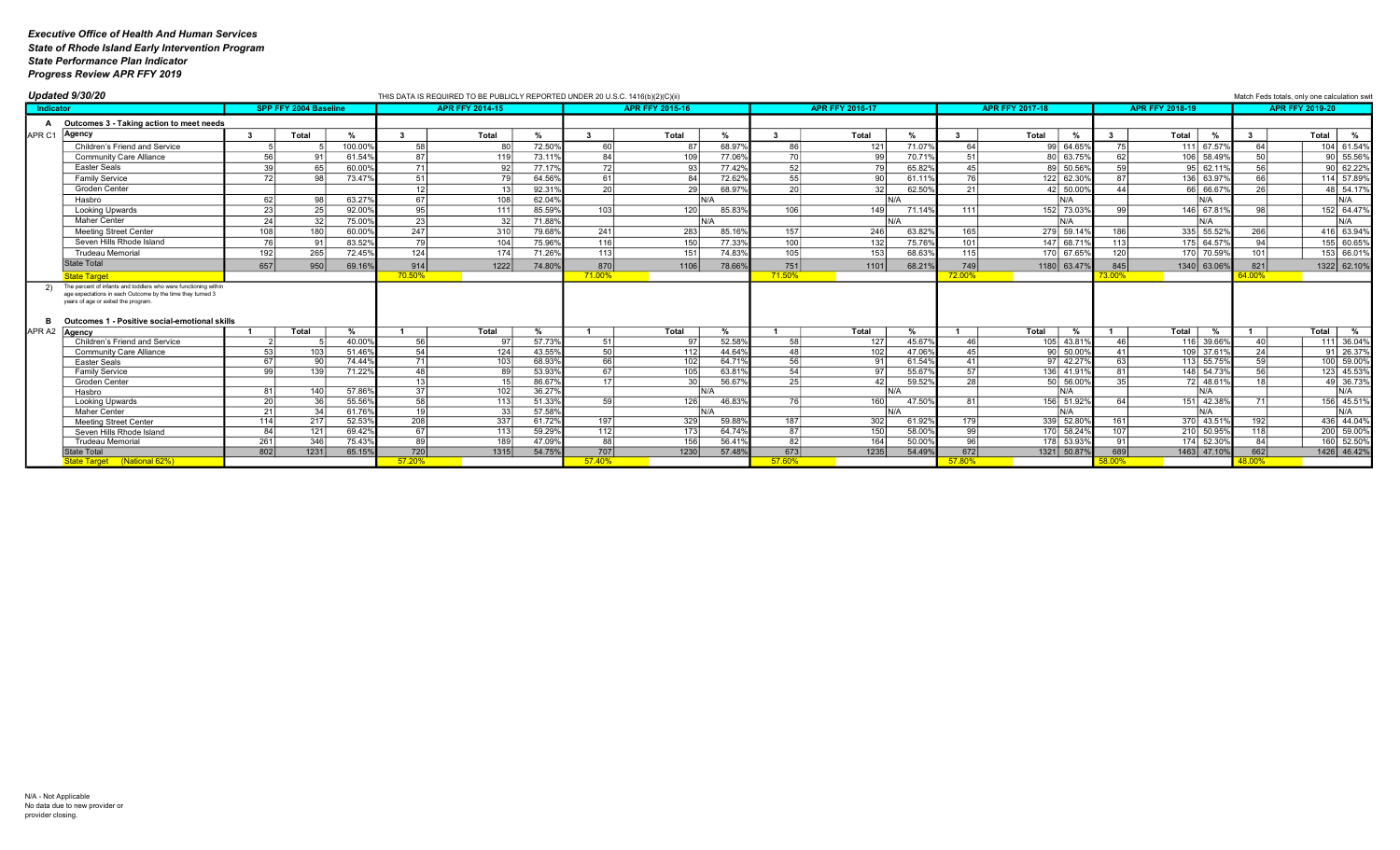|           | Updated 9/30/20                                          |     |                              |         |        | THIS DATA IS REQUIRED TO BE PUBLICLY REPORTED UNDER 20 U.S.C. 1416(b)(2)(C)(ii) |        |                 |                                    |                 |                        |        |                         |                        |                  |                        |                | Match Feds totals, only one calculation swi |
|-----------|----------------------------------------------------------|-----|------------------------------|---------|--------|---------------------------------------------------------------------------------|--------|-----------------|------------------------------------|-----------------|------------------------|--------|-------------------------|------------------------|------------------|------------------------|----------------|---------------------------------------------|
| Indicator |                                                          |     | <b>SPP FFY 2004 Baseline</b> |         |        | <b>APR FFY 2014-15</b>                                                          |        |                 | <b>APR FFY 2015-16</b>             |                 | <b>APR FFY 2016-17</b> |        |                         | <b>APR FFY 2017-18</b> |                  | <b>APR FFY 2018-19</b> |                | <b>APR FFY 2019-20</b>                      |
|           | Outcomes 2 - Acquisition and use of knowledge and skills |     |                              |         |        |                                                                                 |        |                 |                                    |                 |                        |        |                         |                        |                  |                        |                |                                             |
|           | APR B2 Agency                                            |     | Total                        |         |        | Total                                                                           |        |                 | Total                              |                 | Total                  |        | $\overline{\mathbf{2}}$ | Total<br>%             | $\mathbf{2}$     | Total                  | $\overline{2}$ | Total<br>%                                  |
|           | Children's Friend and Service                            |     |                              | 100.00% | 52     | 96                                                                              | 54.179 | 36              | $38.30^{\circ}$<br>94              | 50              | 128                    | 39.069 | 31                      | 105 32.38%             | 41 I             | 116 35.34%             | 3UI            | 111 27.039                                  |
|           | Community Care Alliance                                  |     | 104                          | 41.35%  | 49     | 124                                                                             | 39.52% | 47 l            | 112<br>41.96                       | 35              | 102                    | 34.319 | $\Omega$                | 90 42.22%              | 37 <sup>1</sup>  | 109 33.94%             | 24             | 91 26.379                                   |
|           | <b>Easter Seals</b>                                      |     | 911                          | 75.82%  | 65     | 104                                                                             | 62.50% | -61 l           | 102<br>59.80                       | 53              | Q1                     | 58.249 |                         | 97 35.05%              | 61               | 113 53.98%             | 51             | 100 51.009                                  |
|           | <b>Family Service</b>                                    |     | 143                          | 68.539  |        | Q1                                                                              | 54.95% | -66             | 107<br>61.68                       |                 |                        | 44.339 |                         | 136 31.629             | 68               | 148 45.95              |                | 123 35.77                                   |
|           | Groden Center                                            |     |                              |         |        |                                                                                 | 46.67% |                 | 29<br>44.83                        | 22              |                        | 52.38% |                         | 50 52.009              | ንድ               | 72 36.11               |                | 49 34.699                                   |
|           | Hasbro                                                   | 82  | 142                          | 57.75%  | 38     | 108                                                                             | 35.19% |                 | N/A                                |                 | N/A                    |        |                         | N/A                    |                  | N/A                    |                | N/A                                         |
|           | <b>Looking Upwards</b>                                   | 20  |                              | 55.56%  | 62     | 114                                                                             | 54.39% | 62              | 126<br>49.21                       | 74              | 161                    | 45.96  |                         | 156 48.08              | 581              | 151 38.41              |                | 156 43.599                                  |
|           | <b>Maher Center</b>                                      |     | 34                           | 61.76%  | 21     | 33                                                                              | 63.64% |                 | IN/A                               |                 | N/A                    |        |                         | N/A                    |                  | N/A                    |                | N/A                                         |
|           | <b>Meeting Street Center</b>                             |     | 218                          | 47.25%  | 186    | 338                                                                             | 55.03% | 175             | 329<br>53.19                       | 149             | 304                    | 49.01% |                         | 338 40.83              |                  | 370 34.32%             | 144            | 436 33.039                                  |
|           | Seven Hills Rhode Island                                 |     | 125                          | 63.20%  | 63     | 113                                                                             | 55.75% | 94              | 54.349<br>173                      | 69              | 153                    | 45.10% |                         | 170 41.189             | 84               | 210 40.00%             | 7C             | 200 38.009                                  |
|           | <b>Trudeau Memorial</b>                                  | 262 | 350                          | 74.86%  | 86     | 190                                                                             | 45.26% | 84 <sup>1</sup> | 57.14%<br>147                      | 80              | 166                    | 48.19% | 77                      | 178 43.269             | 76               | 174 43.68%             | 65             | 160 40.63%                                  |
|           | <b>State Total</b>                                       | 781 | 1247                         | 62.63%  | 679    | 1326                                                                            | 51.21% | 638             | $\boxed{1219}$<br>52.34%           | 575             | 1244                   | 46.229 | 535                     | 1320 40.53%            | 578              | 1463 39.51%            | 519            | 1426 36.40%                                 |
|           | <b>State Target</b>                                      |     |                              |         | 54.70% |                                                                                 |        | 54.80%          |                                    | 54.80%          |                        |        | 55.00%                  |                        | 55.00%           |                        | 41.00%         |                                             |
|           | Outcomes 3 - Taking action to meet needs                 |     |                              |         |        |                                                                                 |        |                 |                                    |                 |                        |        |                         |                        |                  |                        |                |                                             |
|           | APR C2 Agency                                            |     | Total                        |         |        | Total                                                                           |        |                 | Total<br>%                         |                 | Total                  | %      |                         | Total<br>%             |                  | Total                  | -3             | Total  <br>%                                |
|           | Children's Friend and Service                            |     |                              | 100.00% | 45     | 86                                                                              | 52.33% | 48              | 50.53%<br>95                       | 58              | 127                    | 45.67% |                         | 105 42.86%             | 49               | 116 42.24%             |                | 111 37.849                                  |
|           | <b>Community Care Alliance</b>                           |     | 102                          | 45.10%  | 57     | 122                                                                             | 46.72% | 52              | 112<br>46.43%                      | $\overline{50}$ | 102                    | 49.02% |                         | 90 47.78               | 42               | 109 38.539             | 27             | $91$ 29.67                                  |
|           | <b>Easter Seals</b>                                      |     | 89                           | 58.43   |        | 100                                                                             | 64.00% |                 | 102<br>65.69                       |                 | Q1                     | 58.249 |                         | 97 44.33               | 68               | 113 60.18%             |                | 100 58.009                                  |
|           | <b>Family Service</b>                                    |     | 142                          | 63.38%  |        | Q1                                                                              | 48.35% | 68              | 106<br>64.15                       |                 | Q <sub>7</sub>         | 44.33% |                         | 136 42.659             |                  | 148 50.68%             |                | 123 42.289                                  |
|           | Groden Center                                            |     |                              |         |        |                                                                                 | 60.00% |                 | 30 <sup>1</sup><br>$50.00^{\circ}$ | 24              |                        | 58.54% | $\Omega$                | 50 52.009              | 31 <sup>1</sup>  | 72 43.06               |                | 49 34.699                                   |
|           | Hasbro                                                   |     | 135                          | 58.52%  |        | 108                                                                             | 38.89% |                 | IN/A                               |                 | $N/\Delta$             |        |                         | N/A                    |                  | N/A                    |                | IN/A                                        |
|           | <b>Looking Upwards</b>                                   |     | $\overline{36}$              | 69.44%  | 66     | 114                                                                             | 57.89% |                 | 126<br>55.56                       |                 | 161                    | 48.45  |                         | 156 53.859             |                  | 151 47.68%             |                | 156 44.87                                   |
|           | Maher Center                                             |     |                              | 52.94%  |        | 33                                                                              | 54.55% |                 |                                    |                 |                        |        |                         | \J/A                   |                  | N/A                    |                | N/A                                         |
|           | <b>Meeting Street Center</b>                             | 104 | 216                          | 48.15%  | 204    | 338                                                                             | 60.36% | 217             | 329<br>65.96%                      | 170             | 301                    | 56.48% | 184                     | 335 54.93%             | 165              | 370 44.59%             | <b>178</b>     | 436 40.839                                  |
|           | Seven Hills Rhode Island                                 |     | 116                          | 64.66%  | 67     | 113                                                                             | 59.29% | 110             | 173<br>63.58%                      | Q <sub>1</sub>  | 152                    | 59.879 | 107                     | 170 62.94%             | 119 <sup>1</sup> | 210 56.67%             | 120            | 200 60.00%                                  |
|           | <b>Trudeau Memorial</b>                                  | 234 | 344                          | 68.02%  | 84     | 179                                                                             | 46.93% | -84 l           | 156<br>53.85%                      | $\overline{75}$ | 159                    | 47.17% |                         | 177 50.28%             | 85               | 174 48.859             | 85             | 160 53.139                                  |
|           | <b>State Total</b>                                       | 728 | 1219                         | 59.72%  | 700    | 1299                                                                            | 53.89% | 731             | 1229<br>59.48%                     | 642             | $\boxed{1231}$         | 52.15% | 679                     | 1316 51.60%            | 706              | 1463 48.26%            | 649            | 1426 45.519                                 |
|           | State Target                                             |     |                              |         | 54.20% |                                                                                 |        | 54.40%          |                                    | 54.60%          |                        |        | 54 80                   |                        |                  |                        | <u>49.00%</u>  |                                             |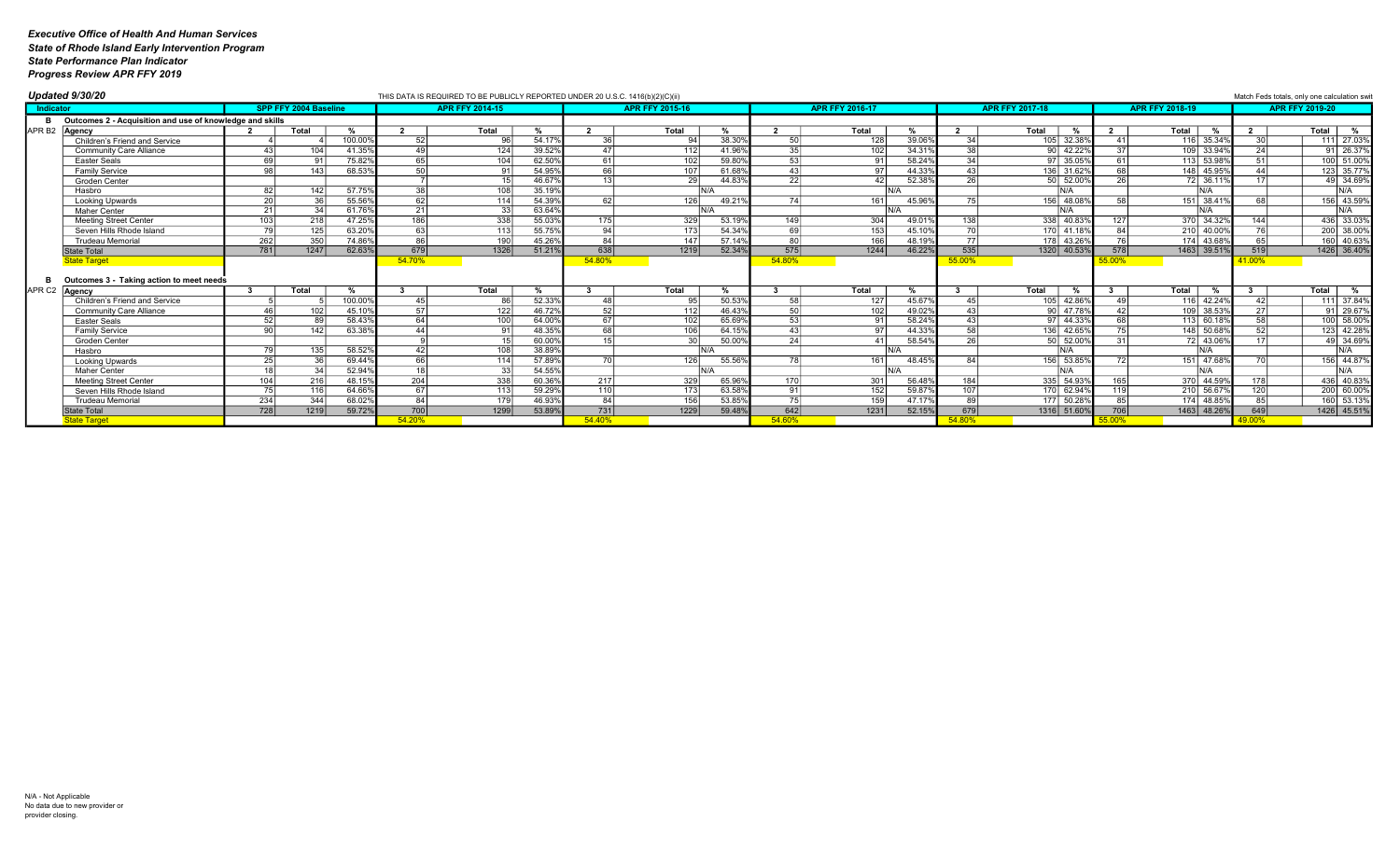| Updated 9/30/20                |                  |                              |        |                 | THIS DATA IS REQUIRED TO BE PUBLICLY REPORTED UNDER 20 U.S.C. 1416(b)(2)(C)(ii) |        |                 |                        |        |                 |                        |                |                 |                         |            |                         |                       | Match Feds totals, only one calculation swit |
|--------------------------------|------------------|------------------------------|--------|-----------------|---------------------------------------------------------------------------------|--------|-----------------|------------------------|--------|-----------------|------------------------|----------------|-----------------|-------------------------|------------|-------------------------|-----------------------|----------------------------------------------|
| Indicator                      |                  | <b>SPP FFY 2004 Baseline</b> |        |                 | <b>APR FFY 2014-15</b>                                                          |        |                 | <b>APR FFY 2015-16</b> |        |                 | <b>APR FFY 2016-17</b> |                |                 | <b>APR FFY 2017-18</b>  |            | <b>APR FFY 2018-19</b>  |                       | <b>APR FFY 2019-20</b>                       |
| 4 Family Survey                |                  |                              |        |                 |                                                                                 |        |                 |                        |        |                 |                        |                |                 |                         |            |                         |                       |                                              |
| A Know Rights                  |                  |                              |        |                 |                                                                                 |        |                 |                        |        |                 |                        |                |                 |                         |            |                         |                       |                                              |
| Agency                         | Know             | Total                        |        | Know            | Total                                                                           | %      | Know            | Total                  | %      | Know            | Total                  | %              | Know            | Total<br>%              | Know       | Total<br>%              | Know                  | Total  <br>%                                 |
| Children's Friend and Service  |                  |                              | 83.339 | 49.2            | 50.0                                                                            | 98.4%  | 34.4            | 41.0                   | 83.99  | 48.6            | 56.0                   | 86.89          | 55.0            | 92.3%<br>59.6           | 38.0       | 94.1%<br>40.4           | 58.4                  | 85.1%<br>68.6                                |
| <b>Community Care Alliance</b> | 61               | 68                           | 89.71% | 58.4            | 60.8                                                                            | 96.19  | 33.2            | 41.4                   | 80.29  | 60.8            | 62.8                   | 96.89          | 54.0            | 92.2%<br>58.6           | 67.2       | 71.4<br>94.1%           | 86.6                  | $91.4$ 94.79                                 |
| Easter Seals                   |                  |                              | 66.679 | 27.4            | 29.6                                                                            | 92.6%  | 71.8            | 78.6                   | 91.39  | 55.0            | 60.8                   | 90.59          | 67.0            | 89.69<br>74.8           | 74.2       | 78.4<br>94.6%           | 69.6                  | 91.3 <sup>o</sup><br>76.2                    |
| <b>Family Service</b>          | 41               | $\Delta$                     | 85.42% | 16.4            | 17.0                                                                            | 96.5%  | 65.2            | 69.2                   | 94.29  | 88.4            | 94.2                   | 93.89          | 72.6            | 79.6 91.29              | 77.4       | 92.0<br>84.19           | 62.0                  | 76.8 80.79                                   |
| Groden Center                  |                  |                              |        | 10.8            | 11.0                                                                            | 98.2%  | 26.2            | 28.0                   | 93.69  | 34.6            | 36.6                   | $94.5^{\circ}$ | 59.2            | 94.99<br>62.4           | 39.6       | 45.8<br>86.59           | 40.8                  | $44.6$ 91.5                                  |
| Hasbro                         | - 361            | 3C                           | 92.319 | 18.2            | 23.8                                                                            | 76.5%  |                 |                        | N/A    |                 |                        | NΙ/Δ           |                 | IN/A                    |            | N/A                     |                       | N/A                                          |
| Looking Upwards                | N/A              | N/A                          | N/A    | 33.4            | 37.0                                                                            | 90.3%  | 48.4            | 56.0                   | 86.49  | 66.6            | 76.6                   | 86.99          | 76.8            | $87.3^{\circ}$<br>88.0  | 78.0       | 81.6 95.6               | 101.4                 | 114.6 88.5                                   |
| <b>Maher Center</b>            | 26               | 30                           | 86.67  | 10.6            | 11.0                                                                            | 96.4%  |                 |                        | IN/A   |                 |                        | N/A            |                 | IN/A                    |            | N/A                     |                       | N/A                                          |
| <b>Meeting Street Center</b>   | БF               | R!                           | 77.65% | 141.2           | 149.8                                                                           | 94.3%  | 110.4           | 126.0                  | 87.6%  | 214.2           | 230.6                  | 92.9%          | 234.0           | 91.39<br>256.2          | 184.4      | 198.4<br>92.9%          | 241.2                 | 262.6 91.99                                  |
| Seven Hills Rhode Island       | N/A              | N/A                          | N/A    | 30.6            | 34.8                                                                            | 87.9%  | 41.4            | 44.2                   | 93.7   | 63.8            | 69.8                   | 91.49          | 55.4            | 60.0<br>$92.3^{\circ}$  | 117.2      | 127.4<br>$92.0^{\circ}$ | 110.6                 | 128.4 86.1                                   |
| <b>Trudeau Memorial</b>        | 103              | 130                          | 79.23% | 48.4            | 58.6                                                                            | 82.69  | 75.2            | 81.8                   | 91.99  | 82.4            | 91.8                   | 89.89          | 167.0           | 92.4%<br>180.8          | 112.4      | 124.4<br>90.49          | 82.8                  | $99.0$ 83.6                                  |
| State Total                    | 354              | 427                          | 82.90% | 444.6           | 483.4                                                                           | 91.97% | 506.2           | 566.2                  | 89.409 | 714.4           | 779.2                  | 91.68%         | 841.0           | 920 91.419              | 788.4      | 859.8 91.70%            | 853.4                 | 962.2 88.699                                 |
| <b>State Target</b>            |                  |                              |        | 90.20%          |                                                                                 |        | 90.40%          |                        |        | 90.60%          |                        |                | 90.80%          |                         | 91.00%     |                         | 92.00%                |                                              |
|                                |                  |                              |        |                 |                                                                                 |        |                 |                        |        |                 |                        |                |                 |                         |            |                         |                       |                                              |
| <b>Effectively communicate</b> |                  |                              |        |                 |                                                                                 |        |                 |                        |        |                 |                        |                |                 |                         |            |                         |                       |                                              |
| Agency                         | Commun           | Total                        |        | Commun          | Total                                                                           | %      | Commun          | Total                  | %      | Commun          | Total                  | %              | Commun          | Total<br>%              | Commun     | Total<br>%              | Commun                | Total  <br>%                                 |
| Children's Friend and Service  | 14 <sup>1</sup>  |                              | 77.78% | 48.3            | 49.6                                                                            | 97.4%  | 37.5            | 41.0                   | 91.5%  | 50.5            | 55.8                   | 90.4%          | 58.5            | 98.39<br>59.5           | 40.3       | 98.8%<br>40.8           | 60.2                  | 69.0 87.29                                   |
| <b>Community Care Alliance</b> | 62               | 68                           | 91.18% | 59.5            | 60.8                                                                            | 97.9%  | 36.5            | 41.7                   | 87.6%  | 60.5            | 62.3                   | 97.1'          | 56.3            | 96.09<br>58.7           | 70.2       | 71.8<br>97.7%           | 87.3                  | 91.5<br>95.49                                |
| Easter Seals                   |                  |                              | 66.67% | 29.3            | 30.0                                                                            | 97.79  | 75.3            | 79.0                   | 95.4%  | 57.8            | 60.7                   | 95.39          | 70.0            | 74.3<br>$94.2^{\circ}$  | 75.7       | 78.3<br>96.69           | 69.7                  | 75.8 91.99                                   |
| Family Service                 | 43               |                              | 89.58% | 16.5            | 16.8                                                                            | 98.2%  | 66.7            | 69.0                   | 96.69  | 92.0            | 95.0                   | 96.89          | 74.8            | 93.59<br>80.0           | 82.5       | 91.8<br>89.89           | 69.8                  | 76.5 91.39                                   |
| Groden Center                  |                  |                              |        | 10.8            | 11.0                                                                            | 98.2%  | 25.7            | 28.0                   | 91.79  | 35.0            | 36.8                   | 95.0%          | 61.2            | 62.5<br>97.9%           | 42.8       | 45.8 93.5%              | 42.8                  | 44.5<br>96.39                                |
| Hasbro                         | -37              | 39                           | 94.87  | 20.7            | 23.8                                                                            | 87.0%  |                 |                        | IN/A   |                 |                        | N/A            |                 | IN/A                    |            | N/A                     |                       | IN/A                                         |
| Looking Upwards                | N/A              | N/A                          | N/A    | 34.8            | 36.8                                                                            | 94.6%  | 50.0            | 56.0                   | 89.39  | 71.0            | 77.0                   | 92.2%          | 82.5            | 87.7 94.19              | 80.7       | 81.8 98.6%              | 105.5                 | 113.5 93.09                                  |
| <b>Maher Center</b>            | 28               | 30                           | 93.33% | 10.2            | 10.8                                                                            | 94.4%  |                 |                        | IN/A   |                 |                        | N/A            |                 | IN/A                    |            | N/A                     |                       | N/A                                          |
| <b>Meeting Street Center</b>   |                  | 8F                           | 87.06% | 144.0           | 149.7                                                                           | 96.2%  | 115.0           | 126.0                  | 91.39  | 219.7           | 230.7                  | 95.2%          | 244.0           | 94.6<br>257.8           | 193.8      | 199.5<br>97.2%          | 249.2                 | 264.3 94.39                                  |
| Seven Hills Rhode Island       | N/A              | N/A                          | N/A    | 33.0            | 34.8                                                                            | 94.8%  | 42.3            | 44.8                   | 94.4%  | 64.5            | 69.7                   | 92.6%          | 56.5            | $60.0$ 94.29            | 123.0      | 127.8<br>96.2%          | 115.7                 | $128.3$ 90.19                                |
| <b>Trudeau Memorial</b>        | 114              | 130                          | 87.69% | 50.7            | 58.7                                                                            | 86.4%  | 76.3            | 80.8                   | 94.49  | 87.2            | 91.5                   | 95.39          | 169.3           | 93.69<br>180.8          | 118.3      | 95.0%<br>124.5          | 89.8                  | 98.8 90.99                                   |
| <b>State Total</b>             | $\overline{378}$ | 427                          | 88.52% | 457.8           | 482.8                                                                           | 94.82% | 525.3           | 566.3                  | 92.76% | 738.2           | 779.5                  | 94.70%         | 873.2           | 921.3 94.78%            | 827.3      | 862.3 95.94%            | 890.0                 | 962.3 92.48                                  |
| <b>State Target</b>            |                  |                              |        | 94.00%          |                                                                                 |        | 94.20%          |                        |        | 94.60%          |                        |                | 94.80%          |                         | <b>00%</b> |                         | 96.00%                |                                              |
|                                |                  |                              |        |                 |                                                                                 |        |                 |                        |        |                 |                        |                |                 |                         |            |                         |                       |                                              |
| Help your child<br>C.          |                  |                              |        |                 |                                                                                 |        |                 |                        |        |                 |                        |                |                 |                         |            |                         |                       |                                              |
| Agency                         | Help             | Total                        | %      | Help            | Total                                                                           | %      | Help            | Total                  | %      | Help            | Total                  | %              | Help            | Total<br>%              | Help       | Total<br>%              | <b>Help</b>           | Total I<br>%                                 |
| Children's Friend and Service  |                  |                              | 77.78% | 48.7            | 49.8                                                                            | 97.8%  | 38.0            | 41.0                   | 92.79  | 50.5            | 55.8                   | 90.4%          | 58.2            | 97.2%<br>59.8           | 40.7       | 41.0<br>99.2%           | 57.5                  | 67.8 84.89                                   |
| <b>Community Care Alliance</b> | 62               | 68                           | 91.18% | 59.5            | 60.5                                                                            | 98.3%  | 37.5            | 42.0                   | 89.39  | 59.0            | 61.7                   | 95.7           | 53.5            | 90.99<br>58.8           | 69.8       | 97.4%<br>71.7           | 86.3                  | 94.2%<br>91.7                                |
| <b>Easter Seals</b>            |                  |                              | 77.78% | 28.8            | 29.5                                                                            | 97.6%  | 71.8            | 78.3                   | 91.7   | 54.5            | 60.8                   | 89.6%          | 65.5            | 89.39<br>73.3           | 73.0       | 93.09<br>78.5           | 65.5                  | 74.5<br>87.99                                |
| <b>Family Service</b>          | 42               |                              | 87.50% | 16.2            | 16.5                                                                            | 98.2%  | 65.7            | 68.7                   | 95.6   | 89.0            | 94.2                   | 94.59          | 73.3            | 92.19<br>79.7           | 81.8       | 92.0<br>88.9            | 66.3                  | 75.0<br>88.4%                                |
| Groden Center                  |                  |                              |        | 10.8            | 10.8                                                                            | 100.0% | 23.3            | 28.0                   | 83.3   | 33.2            | 35.8                   | 92.6%          | 60.0            | 95.2%<br>63.0           | 40.8       | 46.0<br>88.8            | 41.0                  | 44.2<br>92.8%                                |
| Hasbro                         | 36               |                              | 92.319 | 19.5            | 24.0                                                                            | 81.3%  |                 |                        | IN/A   |                 |                        | N/A            |                 | IN/A                    |            | N/A                     |                       | N/A                                          |
| Looking Upwards                | N/A              | N/A                          | N/A    | 34.8            | 36.7                                                                            | 94.8%  | 50.8            | 55.8                   | 91.09  | 69.2            | 76.3                   | 90.6%          | 79.7            | $87.0$ $91.6$           | 80.2       | 81.7 98.2%              | 101.3                 | 113.7 89.1                                   |
| <b>Maher Center</b>            | 29               |                              | 96.67% | 10.6            | 11.0                                                                            | 96.4%  |                 |                        | N/A    |                 |                        | N/A            |                 | N/A                     |            | N/A                     |                       | N/A                                          |
| <b>Meeting Street Center</b>   |                  |                              | 88.24% | 140.2           | 149.3                                                                           | 93.9%  | 112.2           | 124.8                  | 89.99  | 214.8           | 229.2                  | 93.7'          | 236.0           | 92.1%<br>256.2          | 190.5      | 199.2<br>95.69          | 245.3                 | $263.0$ 93.39                                |
| Seven Hills Rhode Island       | N/A              | N/A                          | N/A    | 33.3            | 35.0<br>58.5                                                                    | 95.19  | 40.7            | 44.5                   | 91.4%  | 64.7            | 69.2<br>91.3           | 93.5%          | 55.7            | 93.09<br>59.8           | 116.3      | 127.8<br>91.0%          | 112.8                 | $87.8^{\circ}$<br>128.5                      |
| Trudeau Memoria                | 116              | 130                          | 89.239 | 50.8            |                                                                                 | 86.89  | 70.5            | 77.7                   | 90.89  | 84.5            | 774.3                  | 92.59          | 166.3           | $92.2^{\circ}$<br>180.3 | 114.5      | 124.5<br>92.0           | 83.2                  | 86.0<br>96.7                                 |
| <b>State Total</b>             | 381              | 427                          | 89.23% | 453.2<br>94.50% | 481.6                                                                           | 94.10% | 510.5<br>94.50% | 560.8                  | 91.039 | 719.3<br>94.50% |                        | 92.90%         | 848.2<br>94.50% | 918.0 92.399            | 807.7      | 862.3 93.66%            | 859.3<br><b>1450%</b> | 955.0 89.989                                 |
| <b>State Target</b>            |                  |                              |        |                 |                                                                                 |        |                 |                        |        |                 |                        |                |                 |                         |            |                         |                       |                                              |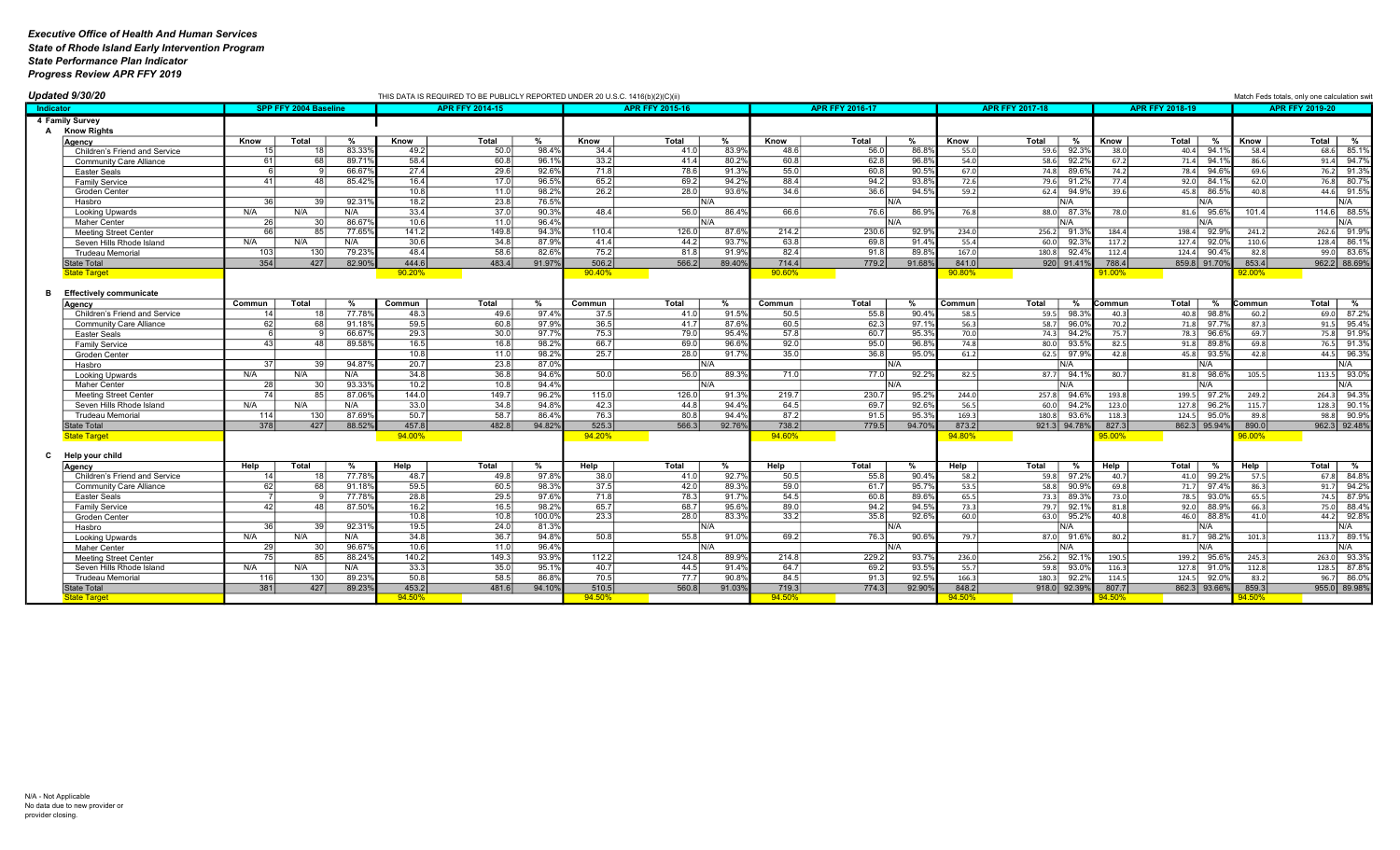| Updated 9/30/20                               |       |           |                              |               |                                  |                        |                 |         | THIS DATA IS REQUIRED TO BE PUBLICLY REPORTED UNDER 20 U.S.C. 1416(b)(2)(C)(ii) |                        |                 |                                  |                 |                        |         |                                  |                        |                    |                       |                        |                                  |                                  |                        | Match Feds totals, only one calculation swit |
|-----------------------------------------------|-------|-----------|------------------------------|---------------|----------------------------------|------------------------|-----------------|---------|---------------------------------------------------------------------------------|------------------------|-----------------|----------------------------------|-----------------|------------------------|---------|----------------------------------|------------------------|--------------------|-----------------------|------------------------|----------------------------------|----------------------------------|------------------------|----------------------------------------------|
| Indicator                                     |       |           | <b>SPP FFY 2004 Baseline</b> |               |                                  | <b>APR FFY 2014-15</b> |                 |         |                                                                                 | <b>APR FFY 2015-16</b> |                 |                                  |                 | <b>APR FFY 2016-17</b> |         |                                  | <b>APR FFY 2017-18</b> |                    |                       | <b>APR FFY 2018-19</b> |                                  |                                  | <b>APR FFY 2019-20</b> |                                              |
| 5 Birth to 1 with IFSP                        |       |           | 1.75%                        |               |                                  |                        | 3.05%           |         |                                                                                 |                        | 2.75%           |                                  |                 | 3.00%                  |         |                                  | 2.60%                  |                    |                       | 4th in nation          | 3.14%                            |                                  | 5th in Nation          | 2.93%                                        |
| <b>State Target</b>                           |       |           |                              |               | 2.50%                            |                        |                 |         | 2.50%                                                                           |                        |                 | 2.50%                            |                 |                        |         | 2.50%                            |                        |                    | 2.50%                 |                        |                                  | 2.50%                            |                        |                                              |
| 6 Birth to 3 with IFSP                        | 3.56% |           |                              |               |                                  | 6.36%                  |                 |         |                                                                                 | 6.11%                  |                 |                                  | 6.07%           |                        |         | 6.14%                            |                        |                    |                       | 6.54%                  |                                  |                                  | 7.14%                  |                                              |
| <b>State Target</b>                           |       |           |                              |               | $6.00\%$                         |                        |                 |         | 6.00%                                                                           |                        |                 | 6.00%                            |                 |                        |         | 6.00%                            |                        |                    | 6.00%                 | 4th in nation          |                                  | 6.00%                            | 4th in nation          |                                              |
| 7 45 Day Timeline                             |       |           |                              |               | Based on Focused Monitoring Data |                        |                 |         | Based on Focused Monitoring Data                                                |                        |                 | Based on Focused Monitoring Data |                 |                        |         | Based on Focused Monitoring Data |                        |                    |                       |                        | Based on Focused Monitoring Data | Based on Focused Monitoring Data |                        |                                              |
| Agency                                        |       | Compliant | Total                        |               | Compliant   Reason               |                        | Total           |         | Compliant   Reason                                                              | Total                  |                 | Compliant   Reason               |                 | Total                  |         | <b>Compliant Reason</b>          | Total                  |                    | Complian Reason Total |                        |                                  | Complian Reason Total            |                        |                                              |
| Children's Friend and Service                 |       |           | 138                          | 23.19%        |                                  |                        | 20 <sup>1</sup> | 90.00%  |                                                                                 |                        | 91.30%<br>23    |                                  |                 | 23                     | 100.00% |                                  |                        | 20 100.00%         |                       |                        | 20 90.00%                        |                                  |                        | 21 100.00%                                   |
| <b>Community Care Alliance</b>                |       |           | 152                          | 9.87%         |                                  |                        | 20              | 75.00%  | 11                                                                              |                        | 90.00%<br>20    |                                  |                 | 20                     | 90.00%  |                                  |                        | 22 100.00%         |                       |                        | 20 100.00%                       |                                  |                        | 20 100.00%                                   |
| <b>Easter Seals</b>                           |       | N/A       | N/A                          | N/A           | $\overline{20}$                  |                        | 20              | 100.00% |                                                                                 |                        | 100.00%<br>20   | 20                               |                 | 20                     | 100.00% |                                  |                        | 20 100.00%         | 20                    |                        | 20 100.00%                       |                                  |                        | 20 100.00%                                   |
| <b>Family Service</b>                         |       | 77        | 182                          | 42.31%        |                                  |                        | 20 <sup>1</sup> | 95.00%  | 15 <sub>1</sub>                                                                 |                        | 100.00%<br>21   | $\sim$                           |                 | 28                     | 75.00%  | 24                               |                        | 27 88.89%          | 22<br>$\overline{20}$ |                        | 30 93.33%                        |                                  |                        | 25 84.00%                                    |
| Groden Center                                 |       |           |                              |               |                                  |                        |                 | 100.00% |                                                                                 |                        | 100.00<br>20    |                                  |                 | 20 l                   | 100.00% |                                  |                        | 20 100.00%         |                       |                        | 20 100.00%                       |                                  |                        | 20 100.00%                                   |
| Hasbro                                        |       |           | 138                          | 28.99%        |                                  |                        |                 |         |                                                                                 |                        |                 |                                  |                 |                        |         |                                  |                        | IN/A               |                       |                        | N/A                              |                                  |                        | IN/A                                         |
| <b>Looking Upwards</b><br><b>Maher Center</b> |       | N/A       | N/A<br>102                   | N/A<br>75.49% |                                  |                        | ا 20            | 100.00% | 24                                                                              |                        | 100.00%<br>27 I | 23                               |                 | 24                     | 100.00% |                                  |                        | 25 100.00%<br>IN/A | 21 <sup>1</sup>       |                        | 24 95.83%<br>N/A                 |                                  |                        | 24 100.00%<br>N/A                            |
| <b>Meeting Street Center</b>                  |       | 261       | 423                          | 61.70%        | 57 <sup>1</sup>                  |                        | 611             | 100.00% | 56                                                                              |                        | 100.00%<br>60   | 57                               |                 | 59                     | 100.00% |                                  |                        | 63 100.00%         | 64 I                  |                        | 68 100.00%                       |                                  |                        | 69 100.00%                                   |
| Seven Hills Rhode Island                      |       | N/A       | N/A                          | N/A           | 19                               |                        |                 | 96.43%  | 23                                                                              |                        | 29<br>96.55%    | 4E                               |                 |                        | 96.00%  | 22                               |                        | 25 96.00%          | 23                    |                        | 30 96.67%                        | 24                               |                        | 32 90.63%                                    |
| Trudeau Memorial                              |       |           | 450                          | 21.56%        | 28                               |                        |                 | 100.00% | $\overline{28}$                                                                 |                        | 100.00%         | 28                               |                 |                        | 100.00% |                                  |                        | 28 100.00%         | 24                    |                        | 28 92.86%                        |                                  |                        | 27 100.00%                                   |
| State Total                                   |       | 599       | 1585                         | 37.79%        | 199                              | 29 <sub>1</sub>        | 237             | 96.20   | 213                                                                             |                        | 250<br>98.00%   | 208                              | 29 <sup>1</sup> | 247                    | 95.95%  | 227                              |                        | 250 98.40%         | 222                   | 30 <sup>1</sup>        | 260 96.92%                       | 182                              | 69                     | 258 97.29%                                   |
| State Target 100%                             |       |           |                              |               |                                  |                        |                 |         |                                                                                 |                        |                 |                                  |                 |                        |         |                                  |                        |                    | $-22$                 |                        |                                  |                                  |                        |                                              |